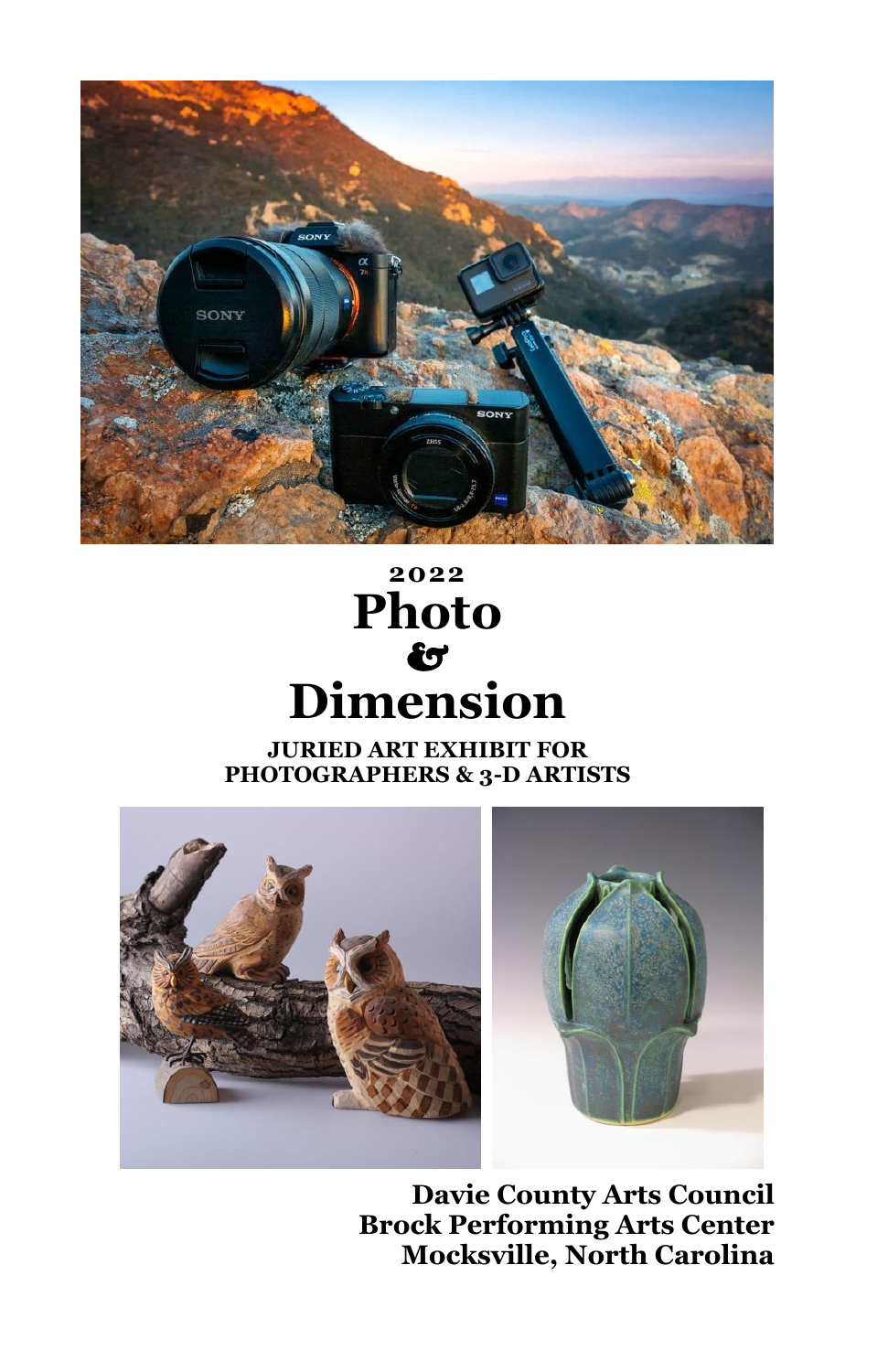**Davie County Arts Council is holding a combination photography and 3-D juried art exhibit during the months of August, September, and October 2022**

**Whether photography is your passion, your hobby, or just an occasional pastime, you are invited to participate in our photo contest. If three-dimensional artwork is more of your sector this is when your talents can be appreciated in the Brock Gallery.**

**Both amateur and professional artists who are eighteen or older are welcome to participate. Photos may be submitted as prints, see contest rules for details.** 

**Entries for this exhibit must be received on either Tuesday, July 26th, 2022 between the hours of 1:00 pm and 4:00 pm or on Wednesday, July 27th, 2022 from 1:00 until 4:00 pm at the Davie County Arts Council. All artwork, without exception, will be displayed in the Brock Gallery until October 27th, 2022. This will allow (8) audiences to see and possibly purchase the art.**

# **OFFICIAL JURIED EXHIBIT RULES**

## **ELIGIBILITY**

To enter, you must be at least 18 years of age. Must be the work of entrant within the last three years per the rules outlined in this prospectus and has **not** been shown at the Brock Performing Arts Center before.

**3-D Artwork** which is metal, ceramic, glass, wood, paper, or the combination of or mixed those same three dimensional materials per the rules outlined with in this prospectus.

**Photography** may be submitted in either black and white *or* color. Entries submitted may be framed or unframed. If photographs are unframed they must be mounted on either foam core or illustration board to allow photograph to be exhibited in the Brock Gallery. If framed, entry must have screw eyes and wire on the back and be ready to hang. No sawtooth hangers. Photos must be a minimum of 8" x 10" but no larger than 48" x 48". Please read the guidelines for submitting prints.

# **COPYRIGHT**

Both 3-D and photo entries must be submitted by the original artist. Do not submit artwork done by someone other than you. You must be the sole owner of the copyright of any artwork submitted. Your submission of artwork and entry form is your guarantee that you are the artist who completed the work of art.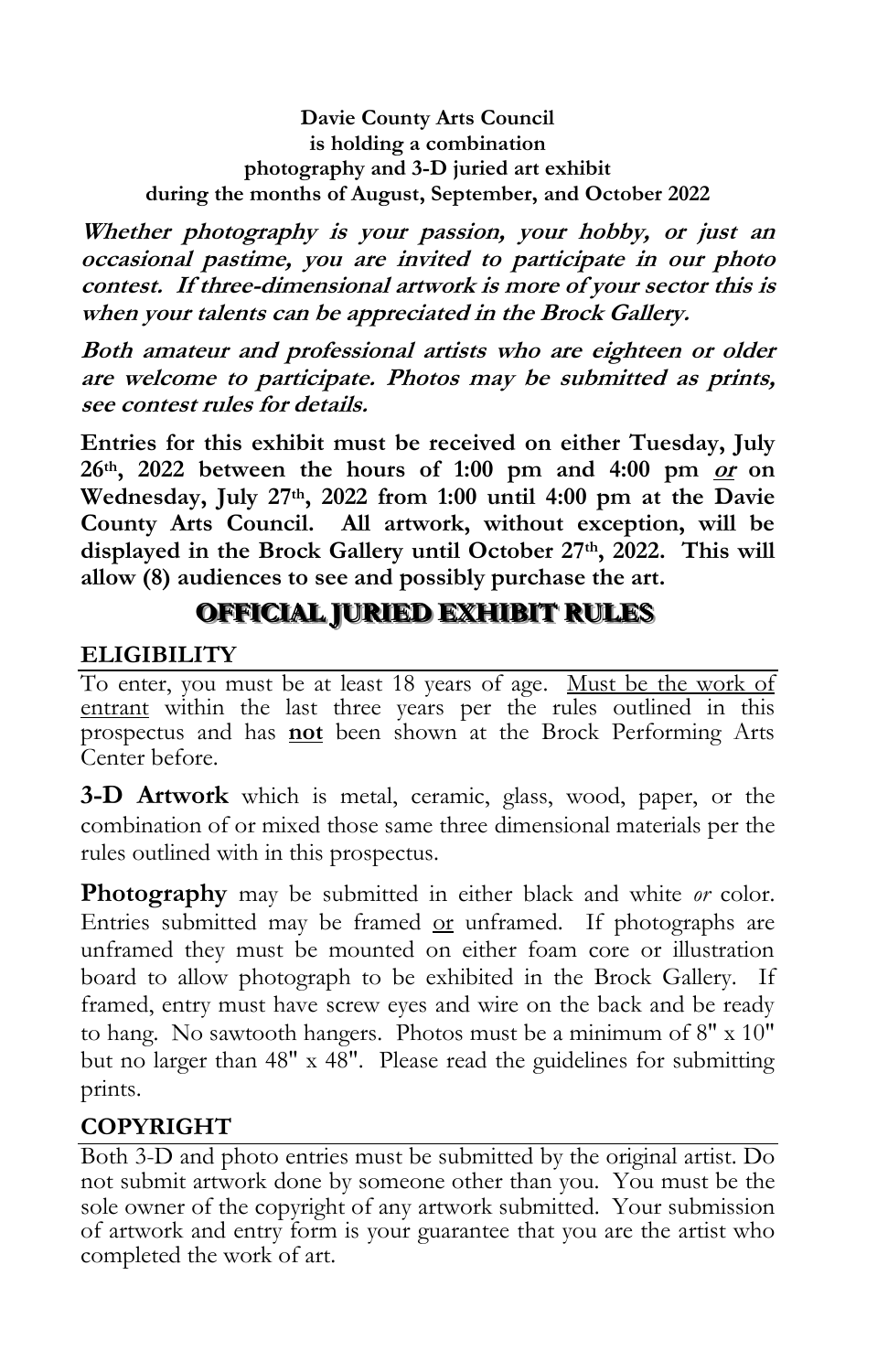## **NUMBER OF ENTRIES**

Each artist is allowed to enter two (2) prints for \$15.00 by payment of cash or check, with check made payable to the Davie County Arts Council (credit cards are not accepted.) If artist wishes to enter more than two items the cost will still be based on (2) additional items for \$15.00 even if only one additional piece is entered.

# **SUBJECT RESTRICTIONS**

Obscene, provocative, nudes or otherwise questionable content will not be accepted. Davie County Arts Council retains sole discretion as to what constitutes inappropriate content. Photos containing individual or close-ups of people must be submitted accompanied by a signed **[model](file:///F:/Local%20Settings/Temporary%20Internet%20Files/Content.IE5/4ES43XD8/modelrelease.php) [release form.](file:///F:/Local%20Settings/Temporary%20Internet%20Files/Content.IE5/4ES43XD8/modelrelease.php)** 

# **HOW TO ENTER**

Each entry must be accompanied by a completed exhibit entry form. If you are submitting multiple entries a separate entry form must accompany each piece. The entry is to be titled on the back of the mounted photograph. Entries will be received only on **July 26th or 27th, 2022 only between the hours of 1 PM – 4 PM** to be eligible.

# **JUDGING**

**3-D Art** will be judged on the basis of creativity, quality, and design.

**Photographs** will be judged on originality, technical excellence, composition, overall impact, artistic merit and subject matter.

Judging will be done by professional artists in both the photography and 3-D artwork (all contest decisions are final.) Entries that fail to comply with these *Official Contest Rules* will be disqualified.

## **WINNERS**

Judges will select a first, second and third place winners in the category of photography and 3-D Art. One or more honorable mention winners may be selected in categories at the discretion of the judging panel. **Winners will be notified by email and winners' names with images of their art will be posted on the Davie County Arts Council's Facebook site.**

## **PICK-UP**

Artists can pick-up their entries **no earlier** than **October 27, 2022** only between the hours of **1 to 4:00 p.m**. Our gallery is open to the public for viewing the exhibit Monday – Friday between the hours 12:15 until 4:00 p.m. and during ALL performances. Artwork will be seen by (8) audiences during the months of August, September, and October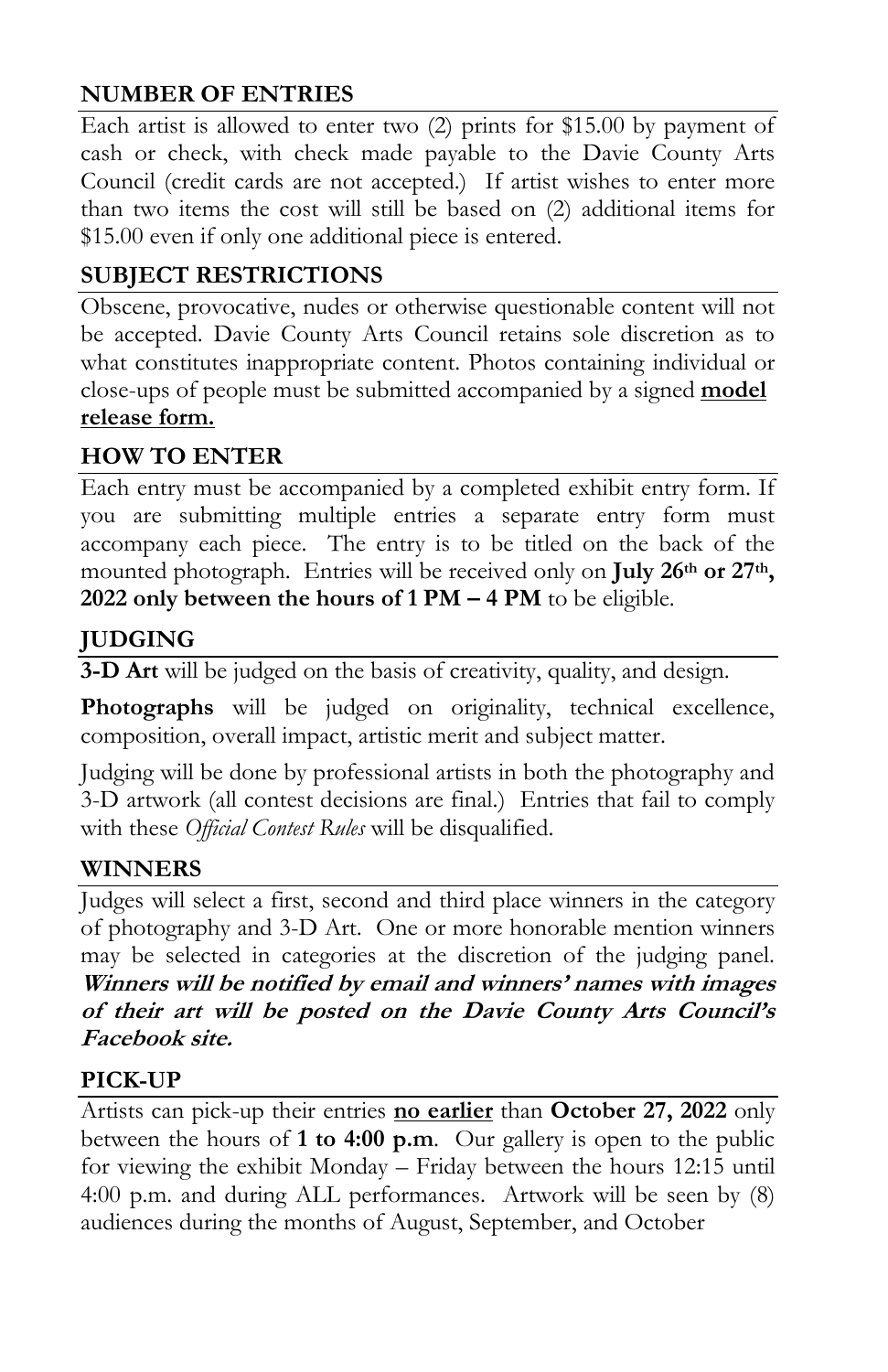#### **AWARDS**

**Photography First Place Award: \$200 Photography Second Place Award: \$100 Photography Third Place Award: \$75**

**3-D Art First Place Award: \$200 3-D Art Second Place Award: \$100 3-D Art Third Place Award: \$75**

#### **SUBMISSIONS**

#### **Photograph(s) submitted are to be as follows:**

- Must be a minimum of 8" x 10" but no larger than 48" x 48" in color or in black and white.
- Photograph is to have coherent composition.
- Both photograph and frame (if framed) be of good quality, suitable for extended display to the public in the Brock's Gallery.
- Attach a label to the back of each print with your name and address. Do **not** write on the photo itself. If submitting multiple entries, number each photo to match a corresponding entry form. If photograph is available for purchase the price is to be listed on your entry form.

### **The following photograph(s) will not be accepted:**

- Non-Glare or Frosted Glass
- No watermarks, signatures, or copyright notices may be added to photographs.
- The photograph appears unnatural for the subject matter.
- The photograph has obvious added element(s).
- The photograph is purely abstract without any recognizable subject matter.
- The photograph has obvious characteristics that are only achievable by extreme manipulation of the image that drastically alters the original image.

**3-D Artwork** can be made of metal, ceramic, glass, wood, paper or mixed. Label to be adhered to the bottom of each piece entered. Work must weigh 30 pounds or less. Freestanding sculptures requiring special mounting or suspension will not be accepted. Three-dimensional artwork with a top, or any type of separate piece(s) must have the separate piece(s) secured and labeled. If three dimensional artwork is available for purchase the price is to be listed on the entry form.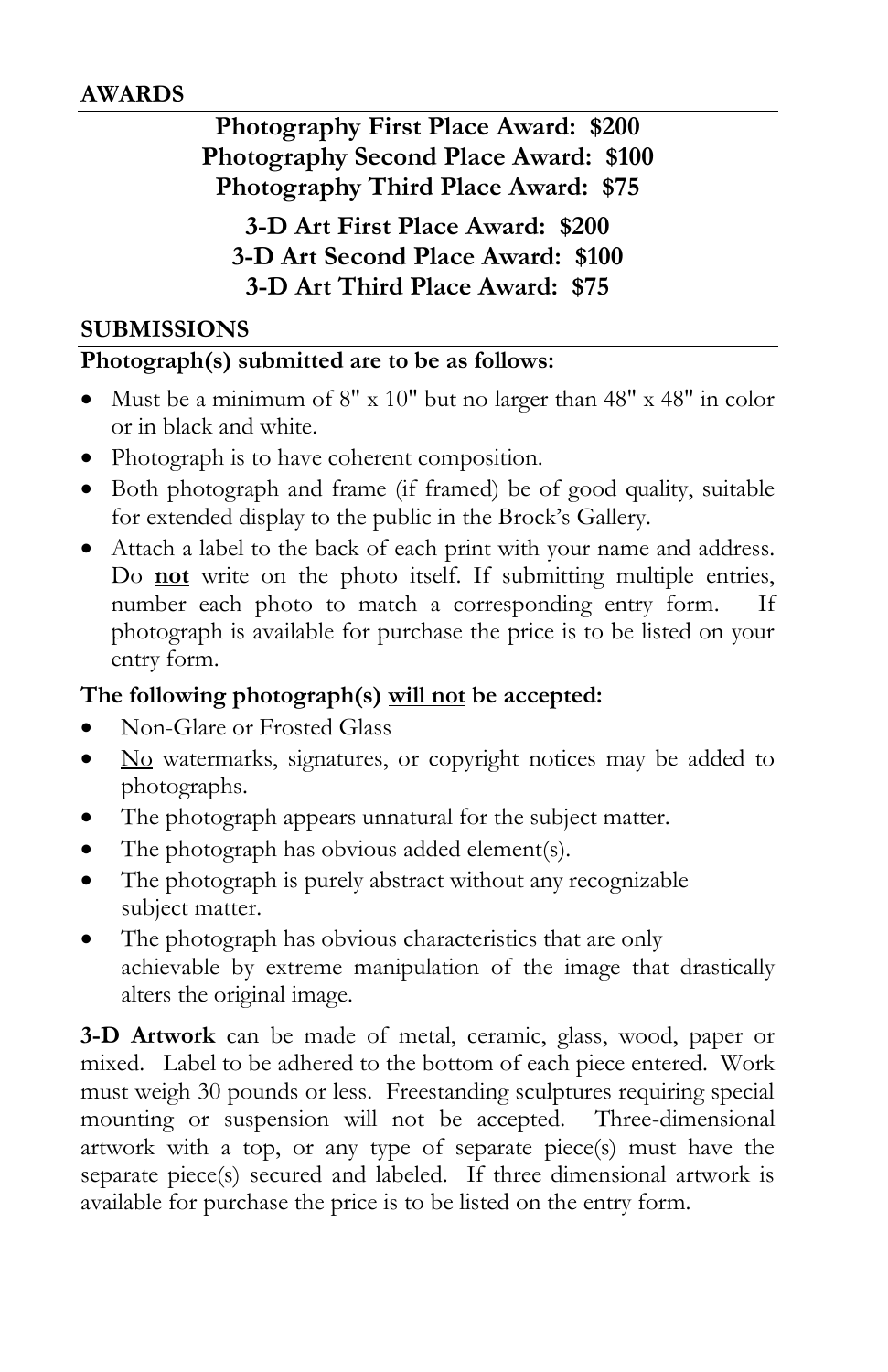**All artwork sold is subject to a 20% donation made to Davie County Arts Council. You will receive a letter for your tax returns which will document that donation.**

# **ADDITIONAL TERMS AND CONDITIONS**

Davie County Arts Council reserves the right to disqualify any entrant they have reason to believe is not the original work of entrant, or does not otherwise meet the contest rules. If a winner is disqualified or determined to be ineligible, an alternate winner will be selected using the same judging process/criteria described above. Alternate winners are subject to all requirements set forth in these Official Rules.

By participating in the contest, **you agree** to **release and hold harmless** Davie County Arts Council, Inc. and its employees, officers, affiliates, agents, and advertising and promotional agencies from any and all damages, injuries, claims, causes of actions, or losses of any kind resulting from your participation in this contest, including infringement of intellectual property rights. Davie County Arts Council, Inc. and its employees, officers, affiliates, agents, and advertising and promotional agencies assume no responsibility or liability for any damages, injuries, claims, causes of actions, or losses of any kind arising in whole or in part from this contest.

If your photograph includes people a written release by each person shown is required to accompany your entry form. If the photograph shows a person(s) 18 years or younger the entry form is to be accompanied with a release form signed by the parent or legal guardian of the person(s) shown in your photograph.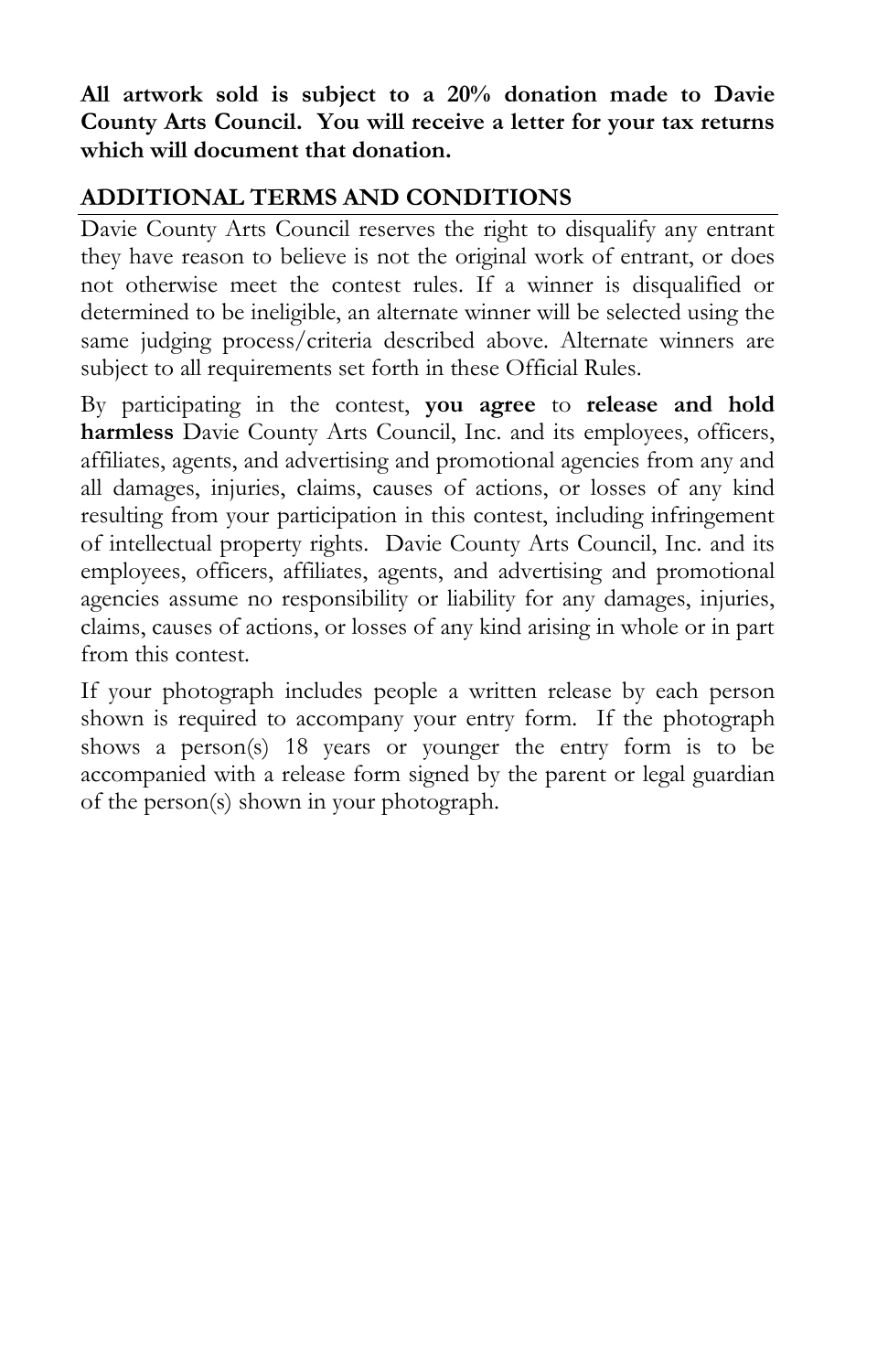### **2022 Entry Form No. 1 - (***PLEASE carefully PRINT your information.)*

| □ YES this photograph is for sale. The Price is: \$<br>$\Box$ NFS |
|-------------------------------------------------------------------|

I have read and understand the *Photo and Dimension* rules and submission regulations. By entering the contest I understand that I am agreeing to comply with the rules and regulations.

I agree and understand that Davie County Arts Council will use my photograph and/or artwork for use in exhibition. By entering the *Photo and Dimension* juried exhibit I grant Davie County Arts Council royalty-free license to reproduce, distribute, publicly display with the right to use my name as the photographer/artist in promotions and publications.

The photograph and/or 3-D artwork I am submitting is my own original artwork.

I do understand and agree that insurance coverage on my own artwork is my responsibility. Reasonable care and caution will be exercised in maintaining the artwork in good condition while in the Brock Performing Arts Center. However, the Davie County Arts Council nor its Board, Staff or Committee Members are responsible for damage or theft. My entry into the competition and exhibit indicates my acceptance of all the terms set forth in this prospectus.

Artist's Signature Date of Signature

\_\_\_\_\_\_\_\_\_\_\_\_\_\_\_\_\_\_\_\_\_\_\_\_\_\_\_\_\_\_\_\_\_\_\_\_\_\_\_\_\_ \_\_\_\_\_\_\_\_\_\_\_\_\_

 $\Box$  If people are in an photograph - please note here that a signed permission of consent to publish is attached to this entry form.

 $\Box$  If people under the age of 18 are shown in a photograph being entered a permission of consent from parents is attached to this entry form.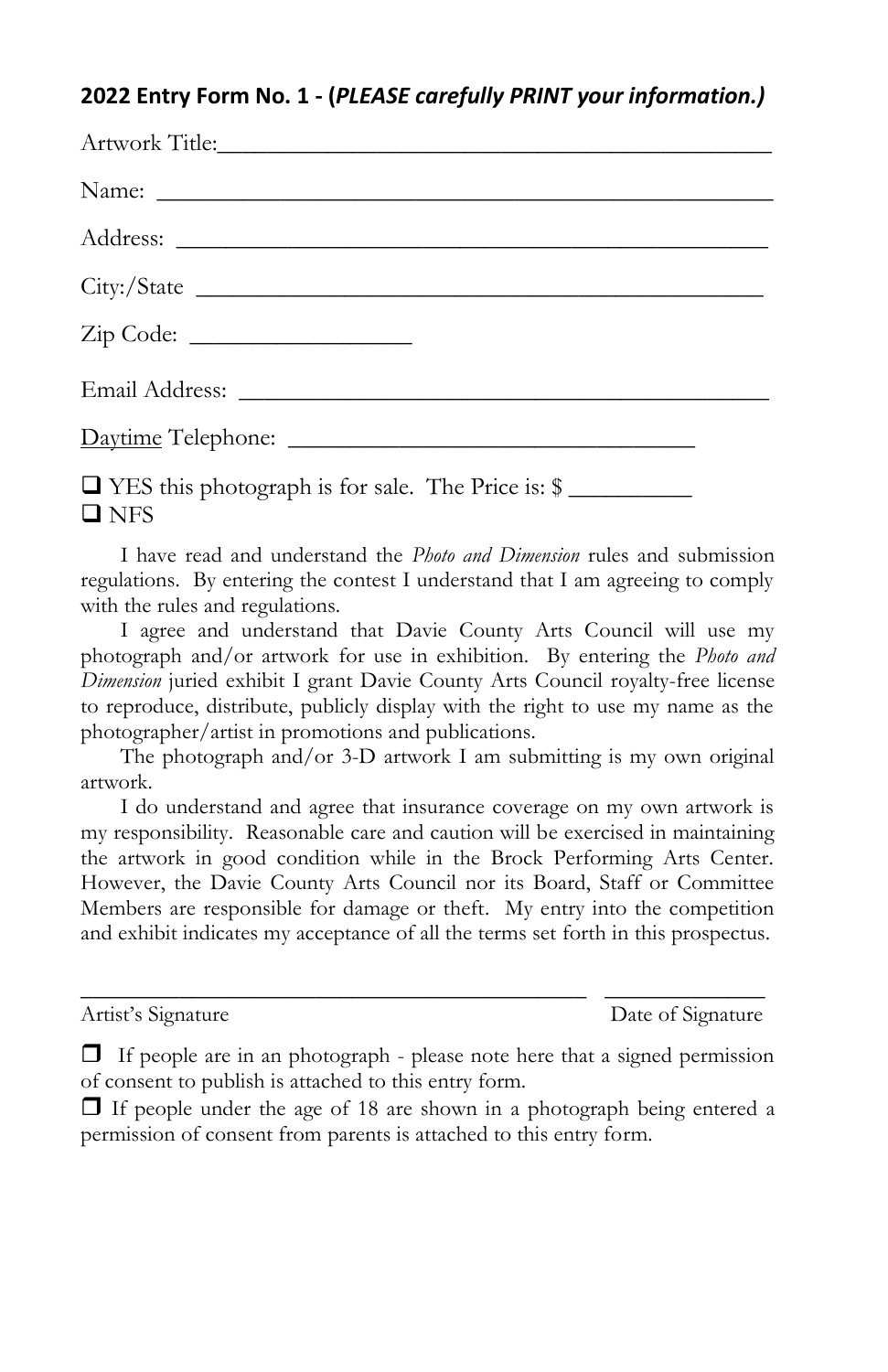#### **2022 Entry Form No. 2 – (***PLEASE carefully PRINT your information.***)**

| Email Address: No. 1996. The Contract of the Contract of the Contract of the Contract of the Contract of the Contract of the Contract of the Contract of the Contract of the Contract of the Contract of the Contract of the C |
|--------------------------------------------------------------------------------------------------------------------------------------------------------------------------------------------------------------------------------|
|                                                                                                                                                                                                                                |
| □ YES this photograph is for sale. The Price is: \$<br>$\Box$ NFS                                                                                                                                                              |

I have read and understand the *Photo and Dimension Juried Art Exhibit* rules and submission regulations. By entering the contest I understand that I am agreeing to comply with the rules and regulations.

I agree and understand that Davie County Arts Council will use my photograph and/or artwork for use in exhibition. By entering the *Photo and Dimension Juried Art Exhibit* I grant Davie County Arts Council royalty-free license to reproduce, distribute, publicly display with the right to use my name as the photographer in promotions and publications.

The photograph and/or three-dimension artwork I am submitting is my own original artwork.

I do understand and agree that insurance coverage on my own artwork is my responsibility. Reasonable care and caution will be exercised in maintaining the artwork in good condition while in the Brock Performing Arts Center. However, the Davie County Arts Council nor its Board, Staff or Committee Members are responsible for damage or theft. My entry into the competition and exhibit indicates my acceptance of all the terms set forth in this prospectus.

Artist's Signature Date of Signature

\_\_\_\_\_\_\_\_\_\_\_\_\_\_\_\_\_\_\_\_\_\_\_\_\_\_\_\_\_\_\_\_\_\_\_\_\_\_\_\_\_ \_\_\_\_\_\_\_\_\_\_\_\_\_

 $\Box$  If people are in an photograph please note here that a signed permission of consent to publish is attached to this entry form.

 $\Box$  If people under the age of 18 are shown in a photograph being entered a permission of consent from parents is attached to this entry form.